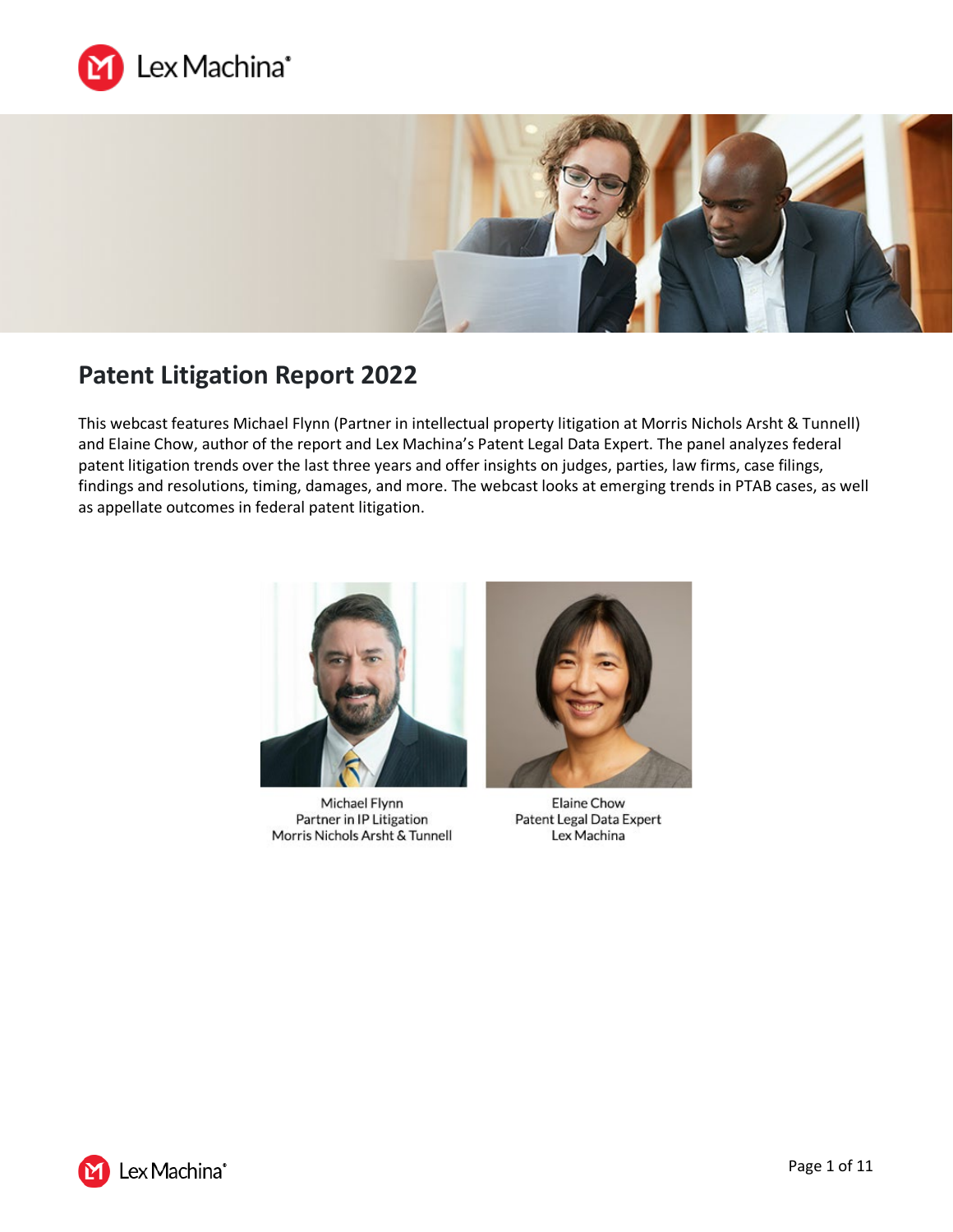#### Joshua Harvey [\(00:00\)](https://www.rev.com/transcript-editor/Edit?token=fuykgniJhNo8nK48tCOmN5iPx0HKcFZkhqrJX9ezJWRHfoQqlvtE_OCexE_S08WZRQzjU4GFLegD-iAx0_Jn7ulergs&loadFrom=DocumentDeeplink&ts=0.09):

Good morning to everyone and welcome to the 2022 Lex Machina patent litigation report webcast. My name is Joshua Harvey. I lead the customer success team here at Lex Machina and I'm honored to be your host today. Just a couple of quick housekeeping items before we get started, this webcast is scheduled for 30 minutes. We hope to finish with a little bit of time at the end so that we can answer some questions. You will see a Q&A box that you can submit questions, and we'll certainly try to get to as many of those as we can.

#### Joshua Harvey [\(00:32\)](https://www.rev.com/transcript-editor/Edit?token=NJlPqEglueN0TMmplt4L7sBGRXKfJ23SIgBxoD-WMyU1BlvCnMDDY8OVgqUa562mzrIDp2JKoW6csGcWy4cpr2rUM7M&loadFrom=DocumentDeeplink&ts=32.82):

So today I have the absolute pleasure of talking with two very special guests. First, I'd like to introduce Michael Flynn. Michael is a partner at Morris Nichols. He represents clients as lead in Delaware Council with a focus on web based technology, networking, biotechnology, and consumer products. Michael has been recognized by Chambers USA for intellectual property and has been ranked by IAM Patent 1000. He's a graduate of Tulane Law School and Swarthmore College. Welcome Michael. Nice to have you with us today.

#### Michael Flynn [\(01:06\)](https://www.rev.com/transcript-editor/Edit?token=09iQWzFdJODuypntNfWjY_ywSh3aRHAo2fb21Vu7to_Sh5Y146bZjdZWRIfQhfi1PjD71dM6eR0Vcr-3P7HQALNJdkw&loadFrom=DocumentDeeplink&ts=66.23):

Great. Thanks sir. Appreciate being here, Josh.

#### Joshua Harvey [\(01:09\)](https://www.rev.com/transcript-editor/Edit?token=GG3jUOcNzpkaahagpCSCiKXJSB_wz7feRnQoD7cmz2FdiTwnJZBxPjAsCl9rS7EYB8bWkpIktHzmb4vTaQsRZuMZrYE&loadFrom=DocumentDeeplink&ts=69.69):

Great. Next, I'd like to introduce Elaine Chow. Elaine is our legal data expert and the area of patent law here at Lex Machina. Elaine was in private practice at an IP litigation boutique in an Am Law 100 firm. She's a registered patent attorney and is proficient in Mandarin Chinese. Elaine received her BA in applied mathematics from the University of California, Berkeley, MA in journalism from the University of Missouri, Columbia, and her JD from Georgetown University Law Center. Welcome Elaine. Glad to have you.

Elaine Chow [\(01:44\)](https://www.rev.com/transcript-editor/Edit?token=aR-7fNXUQAzMPjNKW0iW4SNV8oJ45tsOBgfgs_-9omvRZeZO4oXbwhTOuDIQgDyeUwNZK7bbvOBQdUMqDJWclBjfq30&loadFrom=DocumentDeeplink&ts=104.15):

Thanks Josh.

# Joshua Harvey [\(01:45\)](https://www.rev.com/transcript-editor/Edit?token=bbJyP-YOnRkpzaB5a-OxVFwi-p8TMU_ZxKTlvJh-78TqijKhM0nuPTfeQDhFJk-t6H0w1wKsA6snGpnfXqXhxTx2bN4&loadFrom=DocumentDeeplink&ts=105.67):

All right. Now, if you're not familiar with Lex Machina, we're legal analytics. We provide actual insights about judges, lawyers, law firms, parties and issues. And simply put, legal analytics help you win in the business and practice of law. Lex Machina is used by law firms of all sides, everything from solo practitioners to most of the MO 100. We have corporations, federal government agencies, litigation, funders, law schools, pretty much any organization that might need to know actionable insights from litigation outcomes. Those are our customers.

#### Joshua Harvey [\(02:20\)](https://www.rev.com/transcript-editor/Edit?token=kkSzkiiwP4D20M-qxkqjWBQdZii5FedwkEyn0oMZ0xwvzDq9vssEbwpc4qUbxu3EpxiKyPTGMw_iX3MopI8EbC0lhbA&loadFrom=DocumentDeeplink&ts=140.49):

Before we dig into the data, I always like to just kind of remind everyone, really a lot of hard work goes into these reports. We have a great team of legal data experts that really dig into this. They put it together, they package it nicely. And one of the really cool things about Lex Machina is everything you're going to see in this report comes from Lex Machina itself. So if you have a subscription into Lex Machina, you can go in, you can find the different data points, you can dig deeper, you can break it apart, you can look broader. Whatever you want to do, you have access to this data.

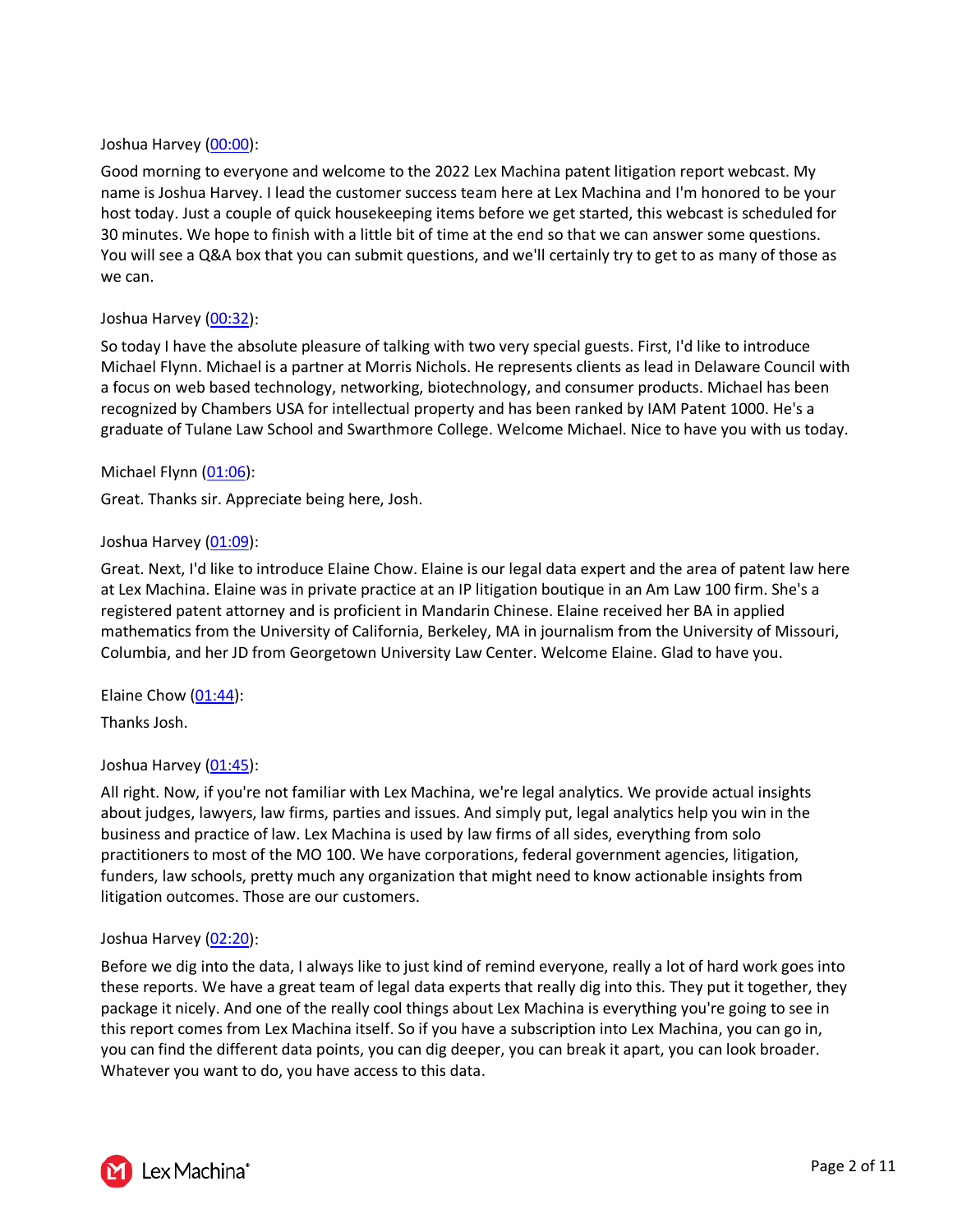#### Joshua Harvey [\(02:54\)](https://www.rev.com/transcript-editor/Edit?token=8Em6cZ0HinRRUHAZVBpAu146aKDkvX7elMOzsNTi4HDd8WT72ptBUfb1nw13UnXcHiqVOSIMQ08ipoWlsPKMCQWTZs4&loadFrom=DocumentDeeplink&ts=174.63):

And so today, we're talking specifically about the patent report, which is really kind of our funnest, one of our funnest releases of the year. As most of you probably know, Lex Machina spun out of the Stanford University Law School as a public interest product. Our project and our focus was patent litigation back then. And obviously we've expanded to all areas of federal law, states, appeals, all that stuff, but we've been doing patent litigation analytics for a really long time. And so this is always really one of our most popular webcast reports. And this year it's even more exciting, because for the first time ever, we're able to include appellate analytics in this report. So this is a huge step in legal analytics, huge step for Lex Machina, is we're the only company that can show you what really happened in a case from its filing and report, through the end of an appeal. This is really a game changer in legal analytics and we're very excited to be able to incorporate that into this report and into this webcast today.

# Joshua Harvey [\(03:53\)](https://www.rev.com/transcript-editor/Edit?token=Cmrv72SAJJcJ4_r4UZHMQR79nDUjTvD4eiwrBhYAVd_zfkTaK_dSRTBVeBcGpDOPTkyVtkrRcJZV3JvZEdK1Du_uT6o&loadFrom=DocumentDeeplink&ts=233.26):

So with that, I'm going to hand it over to Elaine and she can kick things off and start talking about the report.

# Elaine Chow [\(03:59\)](https://www.rev.com/transcript-editor/Edit?token=jZN6twmchSb665ZakJWPQdD1vy2Jl5QNE3fw5B9plDklaN_hDRTV9V0rSflyr5PksQ793fQCGRCuow6fSvwIzNJH5RU&loadFrom=DocumentDeeplink&ts=239.42):

Hi everyone and welcome. We're excited to share some insights from the 2022 Lex Machina patent litigation report. And as Josh mentioned, this report features for the first time Lex Machina's legal analytics for federal courts of appeals. And we'll be showing you some appellate analytics in this webcast.

# Elaine Chow [\(04:17\)](https://www.rev.com/transcript-editor/Edit?token=B5xAx2Ezf3NnwZ1TB1gfBDp6-nPsexFU6mZWrrt_uFULTKIvsHZ1EhXIPzJY3_V0vpRxjQusiJxkC34C6BIkP3bNJqA&loadFrom=DocumentDeeplink&ts=257.08):

But first, let's look at some district court filings. I'd like to define, first of all, what a patent case is in Lex Machina. It's basically cases with a claim of infringement or non-infringement, enforceability or unenforceability, validity or invalidity. Now, with respect to this chart, which looks at case filings for the past 10 years, we see that patent case filings and federal district court have declined since 2015 from a high of roughly 5,800 or so to between 35 and 4,500 filings per year. You can see that 2021's volume was nearly identical to 2020s, around 4,000 cases give or take. And although there was an uptake in filings between 2019 and 2020, 2021's on much more modest increase, only 61 cases.

# Elaine Chow [\(05:09\)](https://www.rev.com/transcript-editor/Edit?token=P_XrKyum0gxi4EmcgHo1JLkEPFUZKfLGDsdv-nl_QqjndxhHIbV_2p8D_KVDFE8iYGBKgCa8dOemkNIHQF6_GRetbRQ&loadFrom=DocumentDeeplink&ts=309.51):

Next we'll look at the number of case filings again with the same time period, but without what Lex Machina refers to as high volume plaintiffs. A high volume plaintiff in Lex Machina refers to any plaintiff that is filed at least 10 patent cases, excluding anda cases, within a 365 day time period. Lex Machina enables users to separate data based on high volume plaintiffs, because it can provide a different insight into litigation. So excluding high volume plaintiffs, the overall volume of cases for the same time period drops significantly compared to the previous chart. So roughly in the two thousands range, and it has remained relatively steady with a slight increase in 2021 from 2,200 filings to about almost 2, 400 filings.

# Elaine Chow [\(06:02\)](https://www.rev.com/transcript-editor/Edit?token=WsfPv-YSYAGfLXzv6wsuP1bxx6BOpZ77Ne0zQsrearZPMrAaZhTa0NMzX3ap52_38wgseVptHGGnKVgyBKi0dgWD9vU&loadFrom=DocumentDeeplink&ts=362.8):

So Michael, I'm curious, what's been your experience with filings in district court in 2021?

# Michael Flynn [\(06:10\)](https://www.rev.com/transcript-editor/Edit?token=2OzWV-TVlcD6sWO5ZjmWaLPRoyOoLE1s3HtOPXKuxyjyOOd8rA35A-GjcaK05UBh2oP_XZUTimRCekO5BJRXOmAOZRQ&loadFrom=DocumentDeeplink&ts=370.95):

Well, I think certainly here in Delaware, I think we followed a similar trend. We had a little uptick in 2021. I think the real surprising thing is that there wasn't a drop off in 2020 that I think a lot of people expected

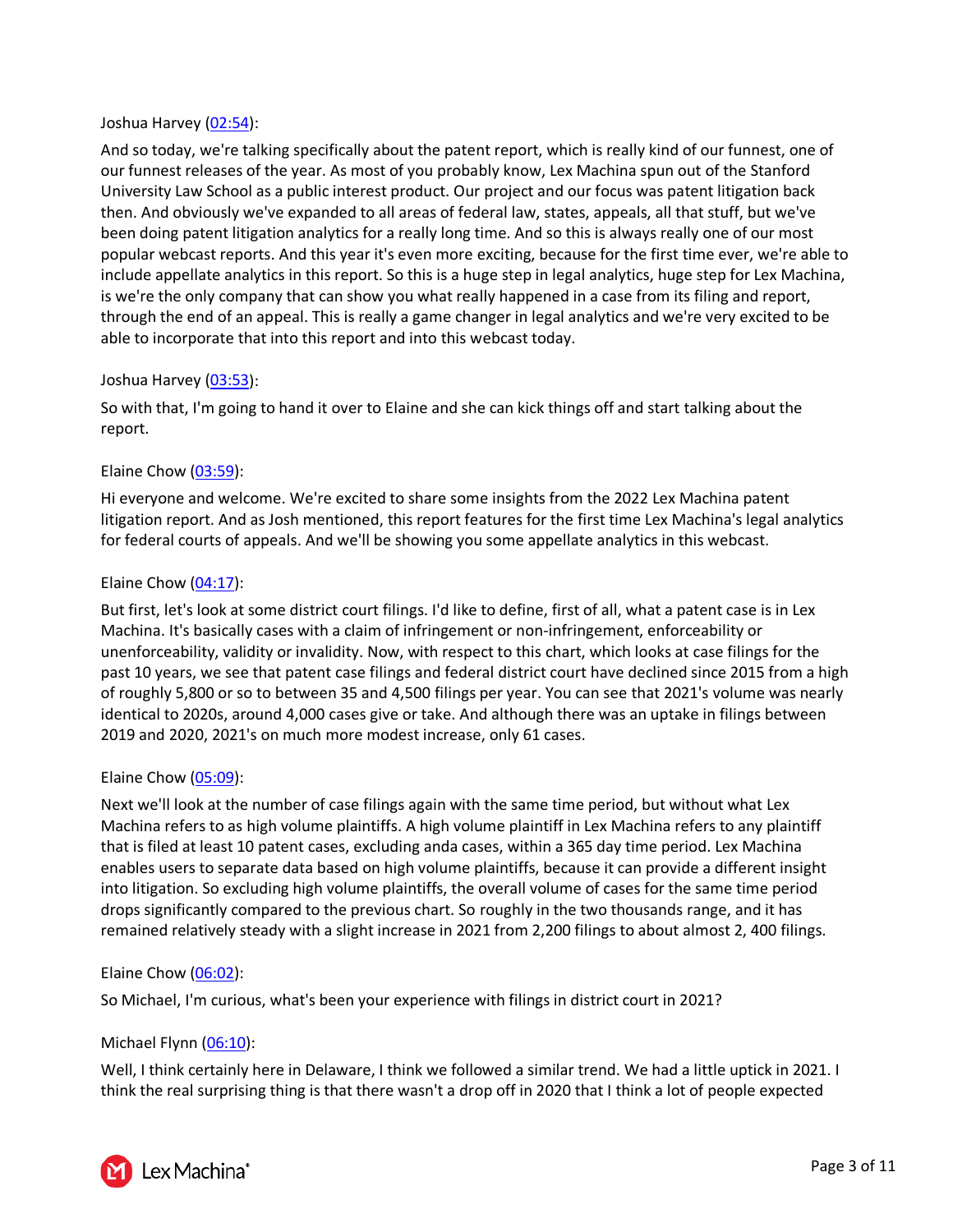after March or so, when places started shutting down. But certainly, here we've seen, I think Delaware peaked in 2013 at like 1300 cases and has dropped since then as the Eastern district of Texas took off and now the Western district, but as the chart clearly shows, among sort of competitor cases, non high volume plaintiffs, the numbers are remarkably steady.

# Elaine Chow [\(06:53\)](https://www.rev.com/transcript-editor/Edit?token=jKJ7ILsTBBIXIm3q6GRZ8VQWSViKl0RB-5ey1CqYccwZ_B2SLPrK4e5yHWM2Zae4fq5eDO8Mto-RS1WU1MF1RcupBcE&loadFrom=DocumentDeeplink&ts=413.91):

So year two of COVID really hasn't affected filings then in your opinion.

#### Michael Flynn [\(07:00\)](https://www.rev.com/transcript-editor/Edit?token=-J5hiOTlXGrInbJ4EpLV-Uv18_-YnoCNUkcJPTYRsbya2vR8RWU-BWxSlqSpb2hPfLUHUNLzpB05lqIvf2N2wAZLGzw&loadFrom=DocumentDeeplink&ts=420.43):

It doesn't look like it and I think we're on track for another robust year of patent filings.

#### Elaine Chow [\(07:07\)](https://www.rev.com/transcript-editor/Edit?token=XNNxaQ5p2U2nFZ5_AJkt4dqRs1d2lXwlac-BfqO4Mm9R7czMsoSZw8BNDUJ1ZX661LDA3FUaRQ_pwf1sfyKtUurDrj0&loadFrom=DocumentDeeplink&ts=427.29):

Okay, great. Next we'll look at the most active districts based on the number of cases filed. So as you can see here, the five most active districts did not change between 2020 and 2021. The Western district of Texas remains the most popular venue. And the consolidation of patent cases filed in the top three districts, which is the Western district of Texas Delaware and the Eastern district of Texas has increased from 47% in 2019 to 57% in 2021. Now, it'll be interesting to see if this list changes next year, the national patent pilot program of which some of these districts were participants ended in July of 2021. And Judge Albright's been reversed on transfer cases recently by the fed circuit. Michael, do you have any thoughts on...

#### Elaine Chow [\(08:02\)](https://www.rev.com/transcript-editor/Edit?token=DWnQ2JTtykhpEpYc2M6Ju5n9M6G1Bhya3ftcs1ILedjgyQ5ilYRf0mJHd-sVswC5RCNq8HkvgSg5ZbVkPaxrp2E50W4&loadFrom=DocumentDeeplink&ts=482.781):

That circuit. Michael, do you have any thoughts on this list? I know Delaware is consistently popular over time here.

# Michael Flynn [\(08:10\)](https://www.rev.com/transcript-editor/Edit?token=79NhwNRQyfwRSrYeJVxUdNhqiEuiMKmsQ515yiLlrQsx84V1bgJI4T9_yR_TOR_ioY2YB4QsW8OulT9qO1aQvPhi3z4&loadFrom=DocumentDeeplink&ts=490.58):

Delaware's been a consistently popular venue for a long time which is a little surprising considering we just got four district judges here. I think we'll continue to be popular. The Western District, as you mentioned, has seen some reversals on venue issues. It's pretty clear that defendants are going to fight pretty hard to get out of that district with a quick time to trial that isn't advantageous to them. We'll see how that shifts over the course of the next year or two.

#### Elaine Chow [\(08:43\)](https://www.rev.com/transcript-editor/Edit?token=XW7o1XQhfHR1HNsw3SXPAgDR8uFDgFy1ftUze2EPEplQomGhpjlcJ48IohqxH6z4XOXCJIDHXRPhMTbXBtUAa1k41Aw&loadFrom=DocumentDeeplink&ts=523.09):

And do you think with TC Heartland, Delaware will probably maintain its popularity.

#### Michael Flynn [\(08:49\)](https://www.rev.com/transcript-editor/Edit?token=1JENiXh1f3hP1mZTGmD6ePN7Oq7iSYVPiU5bKVgyWKuaGxyyDMYy17b2wTooOQKnalfnNOXu8F0Yt9H2_UrYpidcOPM&loadFrom=DocumentDeeplink&ts=529.85):

Yeah, I think that's right. Because we've got such a disproportionate number of companies incorporated in Delaware, it's pretty easy to get venue and jurisdiction here. If you take out the high volume plaintiffs, Delaware's been a consistent leader since 2012 to 2021. And even in the last two years. But the high volume plaintiffs and more of the NPEs I think are definitely going to Western District of Texas is they can.

#### Elaine Chow [\(09:23\)](https://www.rev.com/transcript-editor/Edit?token=2Z53yGUJQ19G4ADSBDyH5CBnc6FaBVnmS05cLDEuhO5ceJhtkN3I8Tr_Q4O01Rg85lJLtywD1yw4ML19WJciaPhFqEM&loadFrom=DocumentDeeplink&ts=563.1):

Okay. And that's leads us to our next slide, because not surprisingly, the most active districts correlate to the most active judges. And here we see that the most active judge between 2019 and 2021 was indeed Judge Alan Albright of the Western District of Texas, followed by Judge Gilstrap in the Eastern District of Texas, and then the four district judges from Delaware. You can see that over the three-year time period,

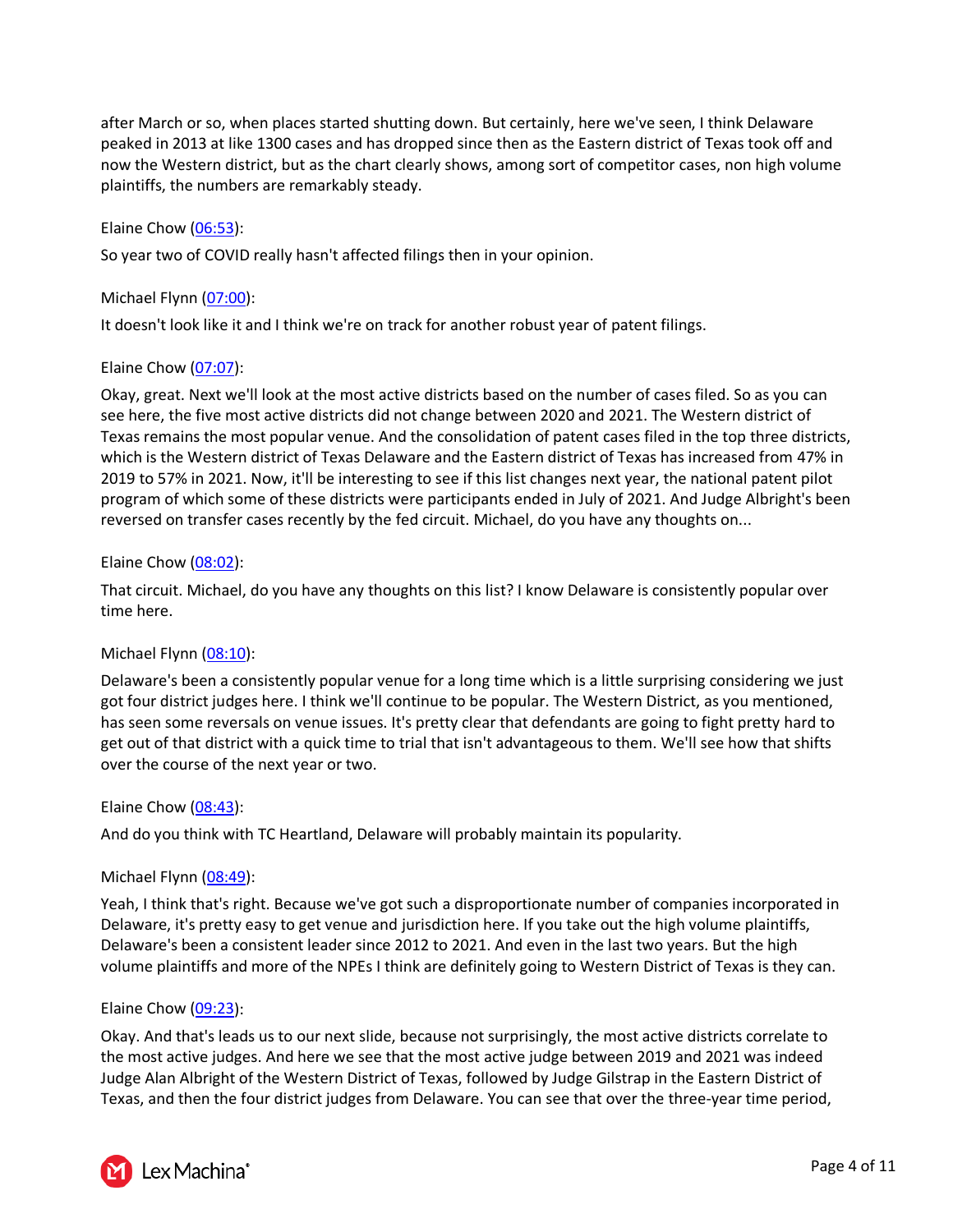Judge Albright had 17% of all had cased filed in the US. And you can see the report for further details, but in 2021 he actually had 24% or almost one out of every four cases filed. Michael, given the volume of cases that Judge Albright's been getting, do you think his popularity will increase? That's a pretty big jump from 251 to 932.

# Michael Flynn [\(10:19\)](https://www.rev.com/transcript-editor/Edit?token=S6pUd-PdHkoJ6elCpI_KtjRc9qz4pk4RBjxLxx8iZtdA4izh85shtMd6P9wpYioO91RNR0h3bWPK-wY0_4hG1cCzp7U&loadFrom=DocumentDeeplink&ts=619.43):

It's hard to see how that's sustainable. I know that's he's got a new magistrate and he's certainly been advocating for patent plaintiffs to be filing in Texas. But at some point though, just the volume has to catch up with him. He's also attracted the interest of Congress, that has questioned these cases being concentrated in his district. Some of that's going to continue to play out in the Fed Circuit reversals and things. I think a lot of plaintiffs will still think it's a popular place to be, and the benefit of being there and a quick time to trial, which is likely to lead to more settlements. But again, we'll have to see.

# Elaine Chow [\(11:03\)](https://www.rev.com/transcript-editor/Edit?token=2-vKtQGXf2LVdztbYK4cgBJkO-P7O4TRrKoZx5zJgJTRqgljEfLNiQZg_dyYU3K8LepeVetq_K1Kw_7zUZt9suQz-Ww&loadFrom=DocumentDeeplink&ts=663.07):

Great. Next. We'll look at the law firms with the largest number of patent cases in Federal district court. The next two charts are going to be filed by law firm name, the number of cases by year for the past three years, the number of Federal districts, and the percentage of high volume cases. Here we see that for 2019 to 2021, the most active law firm was Rabicoff Law. They had about 78% high volume plaintiffs. Next we'll look at the most active law firms representing defendants, over the three years that was Fish & Richardson defending against high-volume plaintiffs in about 68% of their cases. Michael, do you have any thoughts of this data? I know Morris Nichols is prominent in both charts, and it's an interesting mix of law firms here.

# Michael Flynn  $(12:02)$ :

Yeah. I think on the plaintiff side, if you look at the top 10, I think there's two firms there that aren't at least a majority high-volume plaintiffs, and I think the Mort Law Firm, they're still mostly NPEs, even if they're not high-volume. No surprises on the defense side as well. You've got a mix there, you've got six national firms, three Delaware firms. Fish & Richardson has a Delaware office, and then you've got a Texas firm. I think those tend to be pretty consistent.

# Elaine Chow [\(12:37\)](https://www.rev.com/transcript-editor/Edit?token=NNLijB_pXtyvvyuBlGvFcOWRHFpiiwaosfdPA7uLXyAZGFtcDsPb_yVg9SD-Kwo-B9fplwBH-B9DOGnsdyjtSOzVfMM&loadFrom=DocumentDeeplink&ts=757.55):

Okay. Next we're going to pivot from law firms to case outcomes. This graph shows district court case resolutions for cases terminated in the three-year time period of 2019 to 2021. Just to give you the lay of the land, settlement and procedural resolutions on the right with green representing settlement, gold or yellow representing some sort of procedural resolution such as stay or transfer. Left-hand side shows case resolutions that are broken down into claimant, claim defendant, and those are for cases that resolved at various stages of ligation.

# Elaine Chow [\(13:19\)](https://www.rev.com/transcript-editor/Edit?token=CAoOV3JntOPnM-MV69yeiRr2V_BUen1fSUZYddmeXV0n66lOqU1iv8vqFGj7r43vp9OtotCGJ-9kEQySCJIG4rgg234&loadFrom=DocumentDeeplink&ts=799.49):

Red is for the claimant, blue is for the claim defendant, and the number represents the number of district court cases, and the percentage is what case resolution is as a percentage of all district court case resolutions for the three-year time period. If you look, you'll see that 75% of cases were likely settled, and those case resolutions that were not settlements look like they overwhelmingly favored claimants by a more than two-to-one margin, you can see, primarily from default judgements, consent judgements, and trial.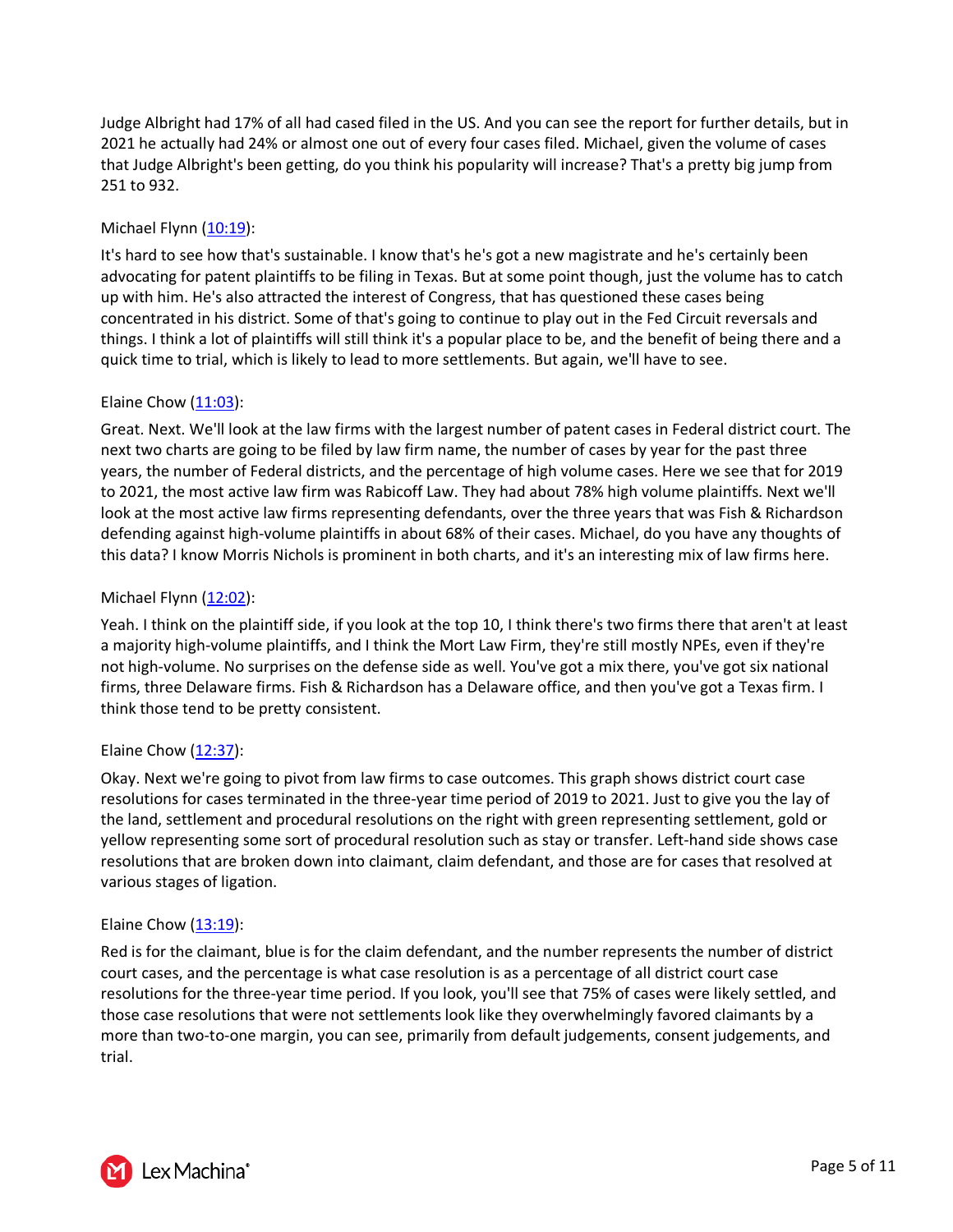#### Elaine Chow [\(13:58\)](https://www.rev.com/transcript-editor/Edit?token=dq_Xa8GVfS5H3bEM2-sgATwxyHGCYWAKRLPg2kUyPUemmVUgKF4s6MuNqiCqG84cC0Jkiv0q2JG9MMDvVXgYW8muIfg&loadFrom=DocumentDeeplink&ts=838.17):

In fact, for cases that were resolved at trial, claimants prevailed by a nearly three-to-one margin. For those cases that were resolved at judgment on the pleadings, claim defendants prevailed 92 cases to one, and for those cases that were resolved at summary judgment, claim defendants prevailed by a more than two-toone margin. Michael, I'd be curious as to what your thoughts are about this case resolution data and how does this effect case strategy, if you're representing a plaintiff versus a defendant?

#### Michael Flynn [\(14:35\)](https://www.rev.com/transcript-editor/Edit?token=-sPno3Fj2VHnAqAiNWY2c1Vc6Y5Om-8YvfdsRw8s2b3QzxW1_dwesLTivhr4W-vv79pLn90JIVLXjeF356I9VoVPTIE&loadFrom=DocumentDeeplink&ts=875.04):

I think the most remarkable thing is how consistent this data is. I went back and pulled up the numbers in Lex Machina for the prior three-year period, 2016 to 2018, and the top line numbers were exactly the same, and even on a year over year basis they're one percentage different. There's a lot that goes into these resolutions and the largest are obviously the settlements and a lot of this is still driven by the highvolume plaintiffs again. I think if you break these numbers down by competitor cases, you're going to see a little bit of a difference there.

Elaine Chow [\(15:19\)](https://www.rev.com/transcript-editor/Edit?token=XLjJRoYAm4V5Mj2Pql9wnqDIt6UvzjlHaUBOgLwZjaXe8Mz3lSaUXH8E9VRsYZkYdTBt4NAeLiSI-lLUde_c69mhIyo&loadFrom=DocumentDeeplink&ts=919.3):

Right.

Michael Flynn [\(15:19\)](https://www.rev.com/transcript-editor/Edit?token=4Ate0dKlYMtklgy9mBpGSrNnb4nW32_1yulIP_b9ftjEareVAaUliKsgz_pxiMk5me5irz5dJRCbOlOgcthWcYdHPlw&loadFrom=DocumentDeeplink&ts=919.91):

But I think we're going to continue to see very much the same type of numbers that we've see the last three years.

Elaine Chow [\(15:29\)](https://www.rev.com/transcript-editor/Edit?token=eS9RbJQC8QmpFFUAzj1V91wbvGmq_SvKhJBCszvcMZ2vdLPOUwCDdOkxs1UTPugsE30R7HXqrQs3lxrnYLTU1ai1ZWM&loadFrom=DocumentDeeplink&ts=929.42):

Interesting. Okay. Great. Resolutions at the district court level can lead to appeals, which brings us to our next slide. This is new to Lex Machina and to the patent litigation report, and this shows the number of patent appeals filed for the past 10 years from district court cases. Note that this chart actually shows cases filed in Federal Courts of Appeal that originated from

#### Elaine Chow  $(16:03)$ :

Those cases filed in federal Courts of Appeal that originated from patent cases, though not necessarily appealed from a patent-specific issue. So, we call these patent appeals cases. And there's additional detail in the report, but more than 90% of these appeals are no surprise to the Federal Circuit.

#### Elaine Chow [\(16:19\)](https://www.rev.com/transcript-editor/Edit?token=i6rlYf88c0UzmDTz9v4JIYSSnuLoReXhdmKzIC59kfw0oG3qDxcIj1MazOAbAGVph5mm5mXT_BFMGiBEpTz2ppDY8co&loadFrom=DocumentDeeplink&ts=979.56):

So looking at this data, we see that, from a high in 2015, of 589 appeals filed, the number of patent appeals cases has actually declined quite a bit to 330 in 2021.

#### Elaine Chow  $(16:33)$ :

So, Michael, do you have any thoughts on why there's a decrease overall in the appeals filed?

#### Michael Flynn  $(16:39)$ :

Yeah, I think there's sort of a lagging indicator there that in 2014, 2015, is when we really start to see the rise in IPR filings, which means more cases aren't getting resolved at the District Court level.

Michael Flynn [\(16:52\)](https://www.rev.com/transcript-editor/Edit?token=HyvwZOT9jS-HSAfsMkwcSiT9qSkJ4koJgoAPSsrv7zWsHWFtQumR_lNbcQW8AVc4F2uRynL9xxQMI0n_MXq14Fe_vTc&loadFrom=DocumentDeeplink&ts=1012.06):



Y Lex Machina<sup>®</sup>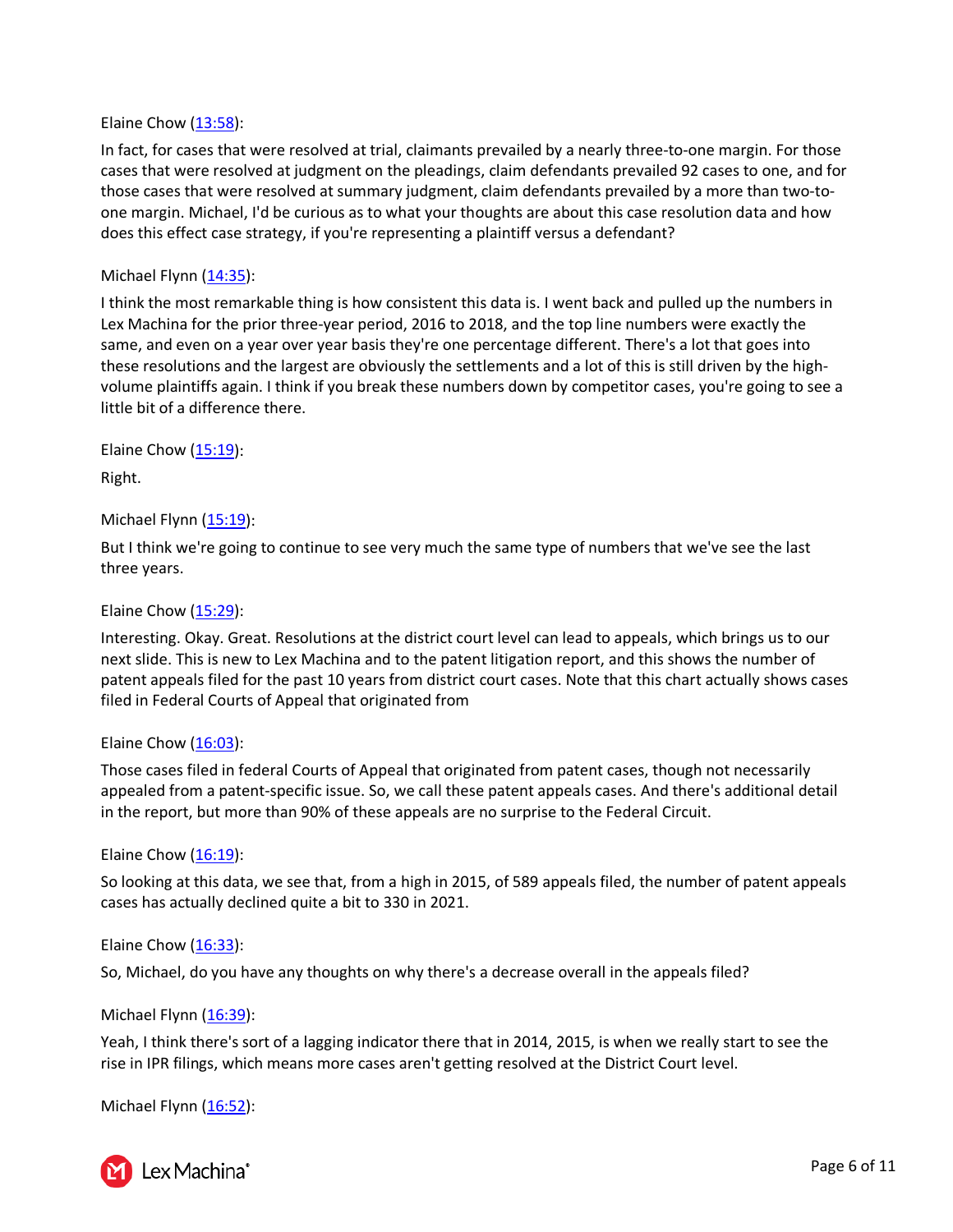So, I think that, naturally, is going to lead to a decline in cases, in patent cases, appealed from District Court decisions. And it sort of follows, looking at from 2014, 2015, in IPRs and the following two years in Fed Circuit appeals.

# Michael Flynn [\(17:10\)](https://www.rev.com/transcript-editor/Edit?token=4WaI4hAJwTRfbE0_Sy_o8f3V3KcXqdVnR0fyHmkvRZGIpBhV-b_CpVW6unIkOkiwheTivMAkwQimjN5EJ4N4FjXWdDg&loadFrom=DocumentDeeplink&ts=1030.04):

And I think that the other is that there's been just a real decline in patent cases that have gone to trial. In 2013 to 2016, there was an average of 125 patent trials a year. In the following three years, that dropped to 88 and then plummeted in 2020 because of COVID.

# Michael Flynn  $(17:28)$ :

So, I think we'll see the steady numbers that we've seen from 2018 to 2021, that there's going to be somewhere in the 350 range of cases filed, originating from District Court cases.

# Elaine Chow [\(17:44\)](https://www.rev.com/transcript-editor/Edit?token=YwuPr3DckrX6shevhNM1rxmi3U7OWf_MX65ULfrLK_bmfC8Fuw4HcBrCbM5ZU3-35o-prgzXZz4qewjXBVDvWP3F3FU&loadFrom=DocumentDeeplink&ts=1064.36):

Yeah, I think the lag... The lag makes sense and also the search for alternative venues, right? I guess, alternative, right? Like PTAB, for example, or even the PTO, because appeals can be... Are just timeconsuming and expensive.

# Elaine Chow  $(18:04)$ :

Okay, so next we'll look at the data regarding resolutions of these patent appeals cases. So, this chart, again, is also new to the Lex Mach of patent litigation report. So, appellant, appellee wins are on the left. Settlement and procedural resolutions are on the right. Red represents outcomes favorable to the appellant. Blue represents outcomes favorable to appellees.

# Elaine Chow [\(18:29\)](https://www.rev.com/transcript-editor/Edit?token=-4Xtrgno3yXZv8vWwg2uQ7tRzMEdFBvEEXXSzr0GLOA5ar6dW0ALO6Kxo4c8trHM91MsZbmnwfAICiQgn-J_68NPATI&loadFrom=DocumentDeeplink&ts=1109.55):

And you'll see that, for the past three years, the appellant won 24% of the time and the appellee won 47% of the time. And 15% of these cases settled.

# Elaine Chow  $(18:42)$ :

There are additional details in the report, but patent appeals cases from District Court that terminated in the last three years with the decision on the merits of the appeal, had a 34% reversal rate.

# Elaine Chow [\(18:54\)](https://www.rev.com/transcript-editor/Edit?token=7czXoex0WhjI_9cywqAeQPHW0aVrDk7lG7kjLibEf2IXEAPET8OjJXvGuYZ7nmnJnz2PZMBZuyNRxBHt6jHn9nSV4-o&loadFrom=DocumentDeeplink&ts=1134.65):

And so, Michael, I have to admit here, I was a little surprised by this, if only because I remember being told that there was a coin's flip chance of being, of prevailing at the Federal Circuit, if you appealed. But I'd be curious as to what your thoughts are?

# Michael Flynn  $(19:10)$ :

Yeah, I think that certainly was true, probably 10 years ago.

# Michael Flynn  $(19:14)$ :

Again, I think the change is driven a lot by the increase in IPR filings. So, you're getting more invalidity decisions out of the PTAB that go to appeal, and fewer District Court invalidity decisions. And I think just, generally, the Fed Circuit is less likely to reverse on infringement for a damages issue that may come up. So, again, I think it's very likely because of the increase in the IPR filings.

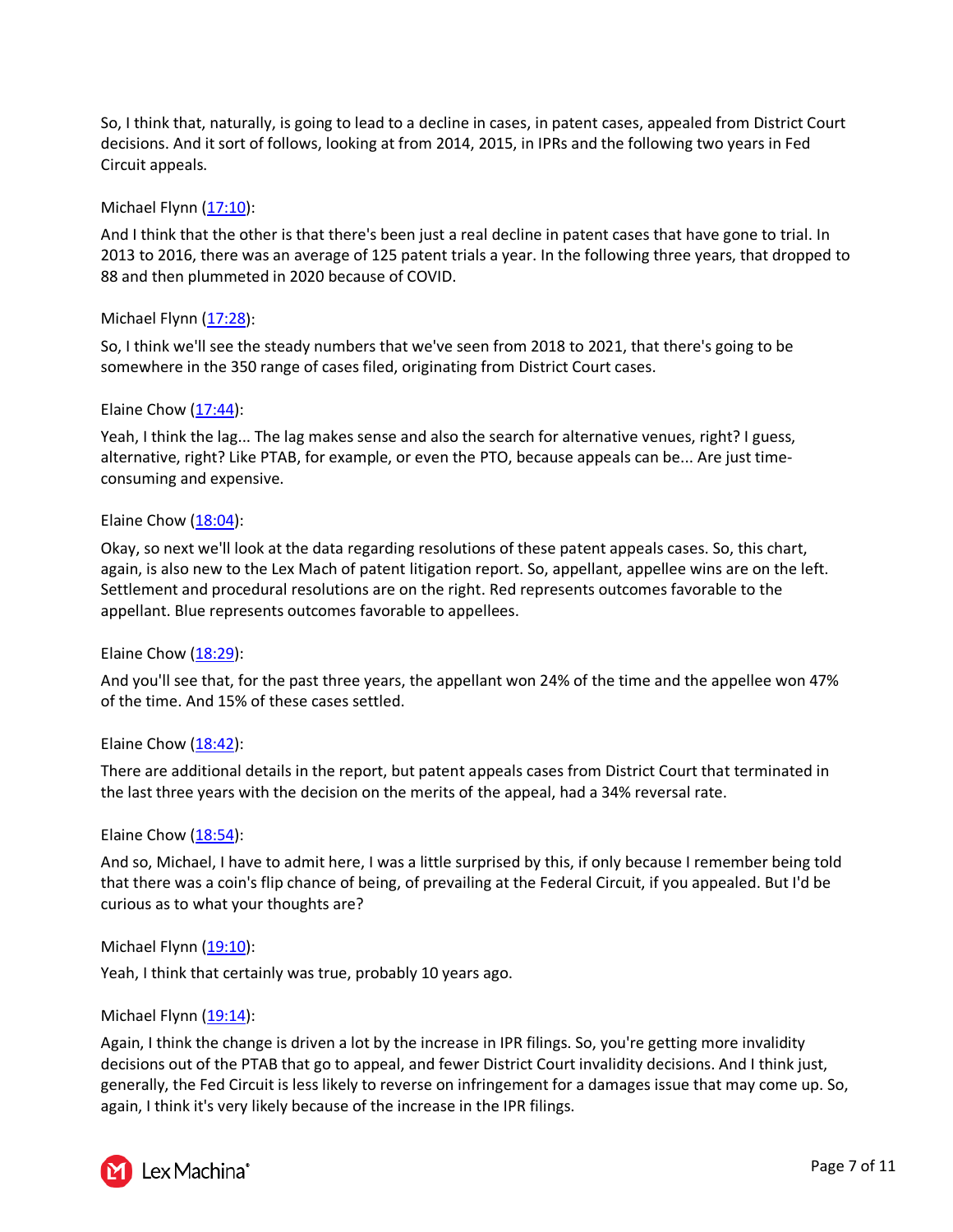# Elaine Chow [\(19:46\)](https://www.rev.com/transcript-editor/Edit?token=6cRYcjaW1DDWHAiBZ6Kau9UxwISyZ7oyK9nsWueMTOe8LCnG5vG4hlWXG6zYA6N33E8CrQb4R0KPcRK-zlqCZq16riY&loadFrom=DocumentDeeplink&ts=1186.56):

Which brings us to our next slide. We're going to look at patent trial and appeal board data.

# Elaine Chow [\(19:52\)](https://www.rev.com/transcript-editor/Edit?token=6W01nayxQCmNUACGv1XZKiVlC-ChpoJ-qC8bxUdLe4vDX6ajpn4O78YwX6-seVNGLYWGg9g5Z9cBUK67LNezhBWuVto&loadFrom=DocumentDeeplink&ts=1192.75):

So, while IPR filings of the PTAB increased in 2020, for the first time since 2017, we see that the number has dropped again in 2021. And you'll see here, in addition, that the chart reflects that the post-grant preceding, known as covered business methods, was discontinued at the PTAB in 2020, and that's why that number is zero.

# Elaine Chow [\(20:20\)](https://www.rev.com/transcript-editor/Edit?token=K784ZqY_pCoYg4VZrKQ9vepr0AvXTqLfoWPAUSGex1JnogRi4Cpgt-BaNJTdUlWKTSbie4wL03e0xpXQs5C9edo61ME&loadFrom=DocumentDeeplink&ts=1220.03):

Michael, are you surprised by the drop in filings? With respect to IPR, at least, at the PTAB?

# Michael Flynn [\(20:27\)](https://www.rev.com/transcript-editor/Edit?token=lCnBQHP36Sr9K7dNA8sYkp32nHAjNnoW43Z7v0S-mQVXxvk_rhr3vHYZnh0GbrmezhzEBfgOQSilyhh7MzE4vYk7yBs&loadFrom=DocumentDeeplink&ts=1227):

I think it follows a little with just the drop in overall patent cases that were filed in 2018, 2019, that led to a drop.

# Michael Flynn [\(20:38\)](https://www.rev.com/transcript-editor/Edit?token=CnHl4kWkkF4nSzV5SJ0bCwytOB72o0nCYffXH-TqW_KZflQhrBvSA-A2JCd9na09-kW-ZdOpz09RoMcLd5kPvsQnHFk&loadFrom=DocumentDeeplink&ts=1238.44):

I think defendants are also getting more concerned about the estoppel provisions and the risk of having to go to trial with no invalidity defense, particularly the reasonably could have raised portion of that effectively means if there's prior art out there and you didn't find it, there's a chance that you're going to stop from trying to use it at trial. So, you've really got to have great prior art to want to go to IPR.

# Elaine Chow [\(21:09\)](https://www.rev.com/transcript-editor/Edit?token=aJkMDKkAYExOr1Sn4kf6NSxOvvpH02PePx1e_9MTxBQtlUZUMVqpU3-o2qKPKYZDyaQwkBIRiEWSjGl4fssUXSr1hm4&loadFrom=DocumentDeeplink&ts=1269.37):

And so, as far as managing client expectations for PTAB petitions and parallel litigation, has that gotten... It sounds like it's gotten a little more complicated recently than with, for example, Fintiv and the risk of not having prior art, if you go to trial in District Court?

# Michael Flynn [\(21:28\)](https://www.rev.com/transcript-editor/Edit?token=Gj6-yqV6IXqfRy76DPQWRQdLzOYvEc_E1PDze2OAKQKTihspuvUSD2CvL7f_Ln0Z43jns_IClTKSqu2EJA7_WDTaJ1I&loadFrom=DocumentDeeplink&ts=1288.87):

Yeah. I think, certainly, Fintiv is a factor in the Western District of Texas cases, because they've got such a quick trial time. Less of an issue here, in Delaware, because we've got trials that are usually going to be two years out, or two-and-a-half years out, from filing anyway. So, the defendants have a little more time.

# Michael Flynn [\(21:45\)](https://www.rev.com/transcript-editor/Edit?token=qCtLhZs1e_NeInfzGUOFSpa6E9Ml8iVNf5HgXCOmOyB_cLpKO4HotDHnJtaw7TGByZKoE4sU-uIRfvuDorz_nvgaFAM&loadFrom=DocumentDeeplink&ts=1305.8):

But IPRs aren't inexpensive. It's 150 to 200,000 dollars, probably, to get a good solid IPR filed. And so there's... I think defendants are looking at that, engaging the risk, would we be better off with the judge we've got on invalidity than going through the IPR process? And that's particularly true if you don't think you're going to get an institution on all the asserted patents, so you're not going to get a District Court stay.

# Elaine Chow  $(22:14)$ :

Yeah, that's a complicated decision to make.

# Elaine Chow [\(22:20\)](https://www.rev.com/transcript-editor/Edit?token=NOMWhkTMquj169hJHL9WDczvURDU13kRePTQny-LqboeAwEKaBt2eNn79cc9MHO0m-HwlHRSNjucoSqC2H1lJ64Jzv4&loadFrom=DocumentDeeplink&ts=1340.09):

So, let's look at the PTAB trial flow. This is for trials terminated from 2019 to 2021. This is called a Sankey chart. It just shows a progression from petition to institution decision, to final decision. And, basically, you'll

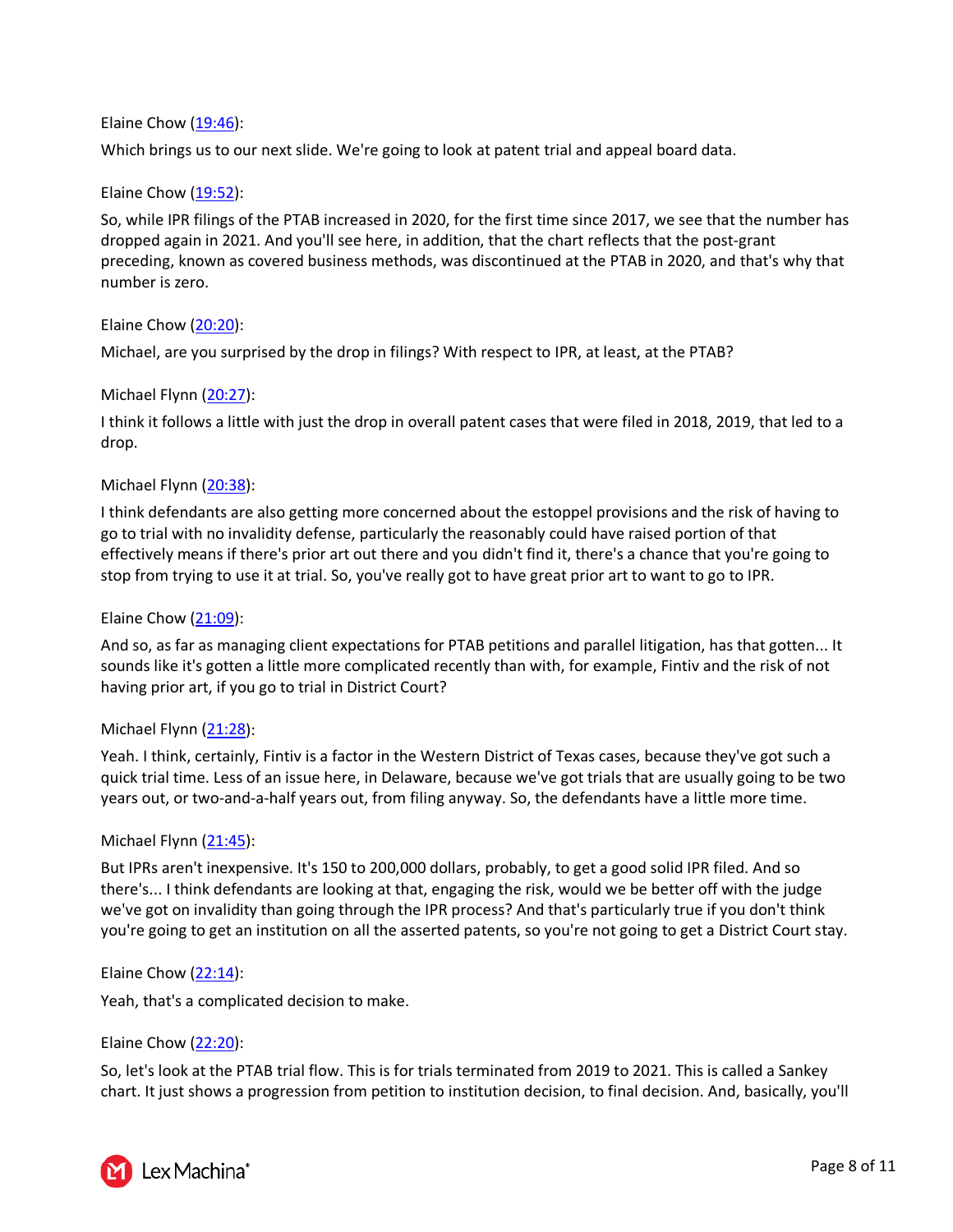see that just under half of the petitioned cases were instituted. 20% were denied institution. And then where the... The interesting thing is where the.... Where trial was instituted, all claims were found unpatentable about 18% of the time. All claims were upheld about 6% of the time, with mixed claim findings happening about 6% of the time as well. You also see that settlement occurred 12% of the time.

# Elaine Chow [\(23:07\)](https://www.rev.com/transcript-editor/Edit?token=CGjFroWKfJ8O2YXZqoz-m_p6O2jf7BcWQaPcO2CUNxoupB5bKD456Q8yKxjwtFhigw56ejUBcrYuWPhfqYIpc7O8nEQ&loadFrom=DocumentDeeplink&ts=1387.12):

And there's more details in the report, but basically, of these 4,000 plus petitions filed, the patent owner actually won 69% of the time, although the petitioner won 22% of the time.

# Elaine Chow [\(23:20\)](https://www.rev.com/transcript-editor/Edit?token=1Q7H4B1whDjoteKAxbZZSSWMCbrqfpJ2F9jRqOryzTXaUf5K8he-XkOzxUOUvSzCVTnPAoAm1Xn9BHQm1zb7WpocOgs&loadFrom=DocumentDeeplink&ts=1400.42):

And I think, Michael, you touched upon this previously, but this doesn't really... These are still pretty decent odds, right?

# Michael Flynn [\(23:29\)](https://www.rev.com/transcript-editor/Edit?token=hJzDgRK2S9C_rZl6SaB2iilUNETLlIUpygqPAz4HFyugQ-_on7OVbGpPSamK93kT4rOwZFbBv0bS1th_XpSSvMqIgzQ&loadFrom=DocumentDeeplink&ts=1409.7):

They are. If you look at the... If you get instituted, you got currently about a 49% chance of that, then you've still got about a 50-50 shot of at least knocking out some claims.

# Michael Flynn [\(23:40\)](https://www.rev.com/transcript-editor/Edit?token=CBe2p_0PCXlpJDcRCRzPxkpDeZ8duYd26YEB-rzdpZPJ0EAy8eMUHIgAgJ9JAtEYu5y2kUaL-4aEuvqurIqXr7GlK1I&loadFrom=DocumentDeeplink&ts=1420.33):

So, the decision tree for a defendant still goes back to how strong is your prior art? Are you likely to get instituted on enough claims that you're going to get a stay in District Court litigation? And that's something that the defendants and sophisticated counsel are sort of weighing all those decisions in every case.

Elaine Chow  $(24:03)$ :

Yeah. I was surprised.

# Elaine Chow [\(24:03\)](https://www.rev.com/transcript-editor/Edit?token=YgcgT7bl594G9tRiSPBVF15hdonHbE8QB50qMhuJ5tFQxK984IEyWecS_IdCpspmPoLSJakyEXC3AE4-eW4w_SFlyCU&loadFrom=DocumentDeeplink&ts=1443.33):

Yeah, I was surprised that I guess the PTAB has evolved from the earlier days when it was considered the patent killer, right? These are little more balanced odds, I think.

# Michael Flynn [\(24:16\)](https://www.rev.com/transcript-editor/Edit?token=p_hl-oekyAJgjd7VQPaF3_kiqjvepO0cScoL1xoxDvK-x3xPuI3SXz4AinQMM-XfIN0mmAhARBGHUQgcMhB3vB-i_0s&loadFrom=DocumentDeeplink&ts=1456.77):

Yeah. I think one of the things that played into that was the SAS institute decision that said they've got to institute, institution's a binary decision, so if you're going to institute, you've got to do it on all claims. And I think because of that, the PTAB realized that's a major increase in workload. And I think that's when we started to see an uptick in discretionary denials under Fintiv or that the prior art's been at issue before.

# Elaine Chow  $(24:49)$ :

Now we're going to take a look at federal appellate case resolutions for PTAB-originated cases. And again, this data is new to Lex Machina and the patent litigation report. This looks at the data from the past three years, and we see that the appellant on the left prevailed 15% of the time, with the Appellee winning just over half of the time. There are more details in the report, but the overall reversal rate is about 23%.

# Elaine Chow [\(25:18\)](https://www.rev.com/transcript-editor/Edit?token=kaRN7WXl5tFdmn3yPJHpo50SmWXI_01LuX-xvsRf-pzpI-_jifRD1BluxvH9W1GHjIKrvAh9q-pzX5tjLu5gPv95YbI&loadFrom=DocumentDeeplink&ts=1518.42):

Just to point out that the data indicates the reversal rate is actually higher in patent appeals cases from the district courts than from the PTAB. But that might just be a reflection of the fact that federal circuit appeals

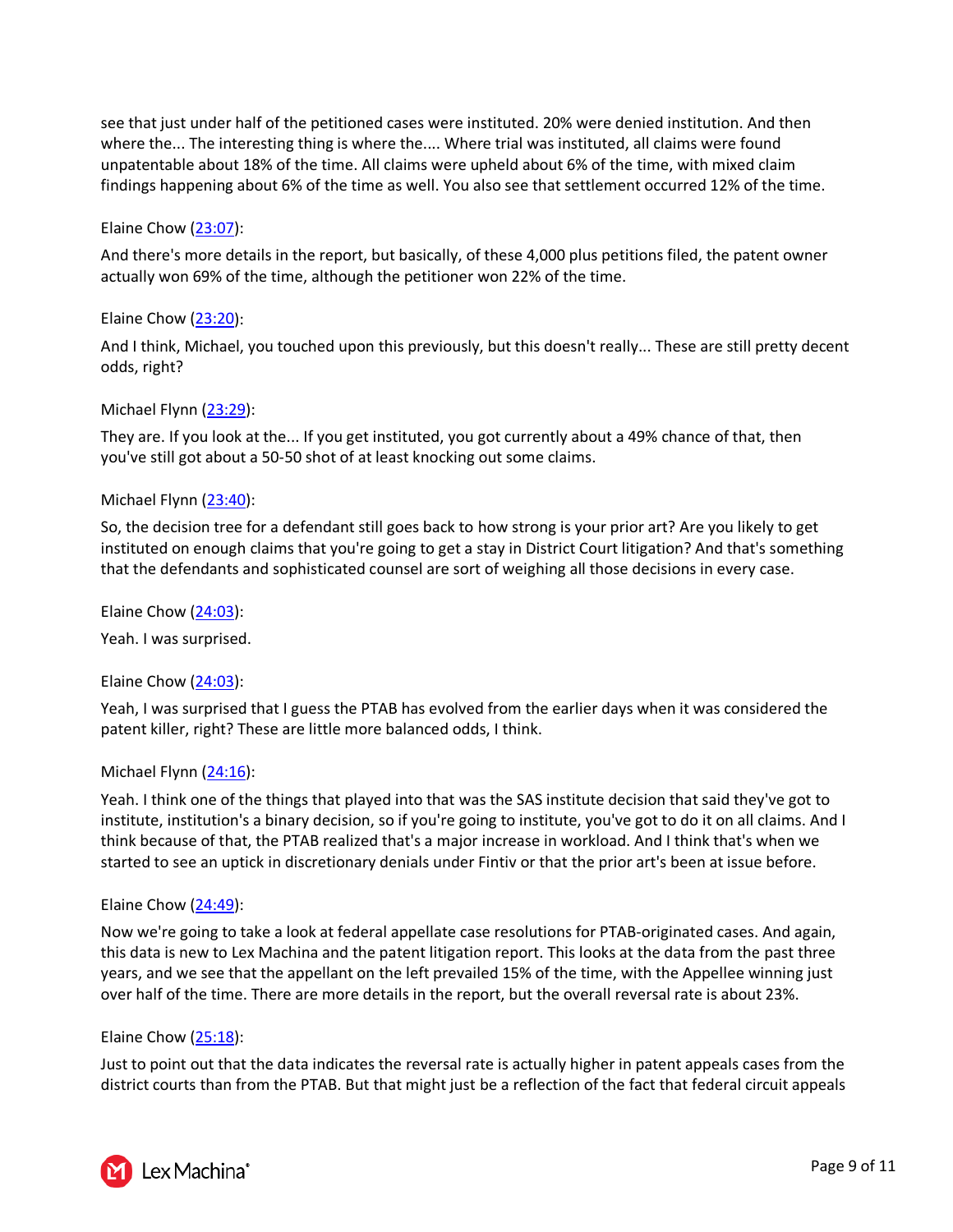from district court could include other issues in a patent case besides invalidity or enablement. What do you think, Michael?

#### Michael Flynn [\(25:43\)](https://www.rev.com/transcript-editor/Edit?token=g7wpN2bwz6DuKX0Q_8nmHbtjc8NMTaYdGnI0i76D0QDOHDz6aUOliJPrTQsQY4CDEGVpdfzoKAS-SdgmosQQs-oDwJ8&loadFrom=DocumentDeeplink&ts=1543.63):

Yeah, I think that's spot on. The PTAB gives you judges who are very experienced in patent law. Their practitioners, some of them have subject matter expertise. And I think the federal circuit recognizes that they issue well reasoned decisions on very focused issues. And they're just, I think because of that, they're far less likely to get reversed than the district court decisions are.

#### Elaine Chow [\(26:12\)](https://www.rev.com/transcript-editor/Edit?token=UM_CSh6t3tVIhqAkuHoZlJER95scvEpdgVcDX6sYDrP2d4_nNnOgjALgLf6Zd6cznBmUxea1aYoxIzNk0o2dQaPZcJI&loadFrom=DocumentDeeplink&ts=1572.86):

Yeah, I agree. I think that makes sense. Michael, I want to thank you for joining me today and it's been really great to hear your insights on this data. And I'm going to turn it over to Josh, because I see that we've received a few questions and I think we still have some time, Josh.

#### Joshua Harvey [\(26:31\)](https://www.rev.com/transcript-editor/Edit?token=3BzCiTivuFDHivd19-kr1S-xt4hfiTlfrZeyG3wBW-2-gXID3_E361BuoZUYVE8M2-gfmyckEVOPyDGS5k-b5OxGG6o&loadFrom=DocumentDeeplink&ts=1591.83):

Yeah, for sure. Michael, I think someone's going to put you on the spot with a question here. They want to know, what do you think are some of the key trends we might see in 2022?

#### Michael Flynn [\(26:43\)](https://www.rev.com/transcript-editor/Edit?token=9rC_h6Mi8nW1uO1Z5m3WYn1oi06GEiFFvl8kdCjcH-YKADwq7ANDKz6yqcgH0ibWnE2vRE-Suao2cdAj_4tAxxwttkQ&loadFrom=DocumentDeeplink&ts=1603.58):

I think like all lawyers, I hate to make predictions. But I think obviously what we're going to see is the remnants of COVID are clearing a backlog in the court. I think we're going to see more cases go to trial, so I expect that we're going to see an uptick in appeals from district court cases. I think all the judges are working really hard to get through those cases and get juries in.

# Michael Flynn [\(27:09\)](https://www.rev.com/transcript-editor/Edit?token=QIH57YH4OvMXqNePMlWjei3PpH-s60vpsqvZa4UvH8fU1AGcv0q10IwOOjI2178i_Mu2FqSaj85mOhdE4jnjycfKG9w&loadFrom=DocumentDeeplink&ts=1629.09):

One of the trends that we've seen has also been the pendulum swinging a little bit back on Section 101 motions. If you look at the numbers back in 2015, about a two thirds, 66% of those 101 eligibility motions were granted or granted in part to knock out claims. And in 2021, that number had dropped to just under 50%. And I think we're going to continue to see that. I think more courts are recognizing that there are ways that plaintiffs can possibly plead around that on a Rule 12(b)(6) motion.

#### Michael Flynn [\(27:48\)](https://www.rev.com/transcript-editor/Edit?token=QxdUj_a8fOZCV9QiLWch6YRMU8bpJbuL88IkAf_h-yLHVuCdz-xJ7nYPbgLKF_NC1BNSxbDkeCHEMB974GPtiMVYwWI&loadFrom=DocumentDeeplink&ts=1668.91):

I think those are some trends that we're seeing in Delaware. But overall I think we're going to be pretty steady in the case filings and case resolutions and things.

#### Joshua Harvey [\(28:04\)](https://www.rev.com/transcript-editor/Edit?token=xv7G-tZHBmzvWB7FswAooBMTnmuZVHxpuTH5JD0p_7xLBgLzxfFg2OEdbVQj3fyZQT09ANTRBJUDSp9PULoBDG4D0Wc&loadFrom=DocumentDeeplink&ts=1684.1):

Okay, all right. And then another question, do you think we might see more defendants pursue alternatives such as ex parte reexamination before the PTO instead of PTAP petitions?

#### Michael Flynn [\(28:22\)](https://www.rev.com/transcript-editor/Edit?token=5lpXpyAQ5W5iDNAcymMgsO7AnnbLm8pZOWPWYiCheEHWbbdk8a8t1bP5ylDB25eFvTxe-pBydI0GNYWSvb8SztNllDY&loadFrom=DocumentDeeplink&ts=1702.05):

It's possible. There has been a little bit of an uptick. I think it's just going to be dependent on the patents in any particular case and the prior art. The one problem that the PTAB has in IPRs is just, there's a very set timing. And I don't know how they manage to get through all of the cases that they have and issue the decisions by the deadlines, but somehow they manage to do it.